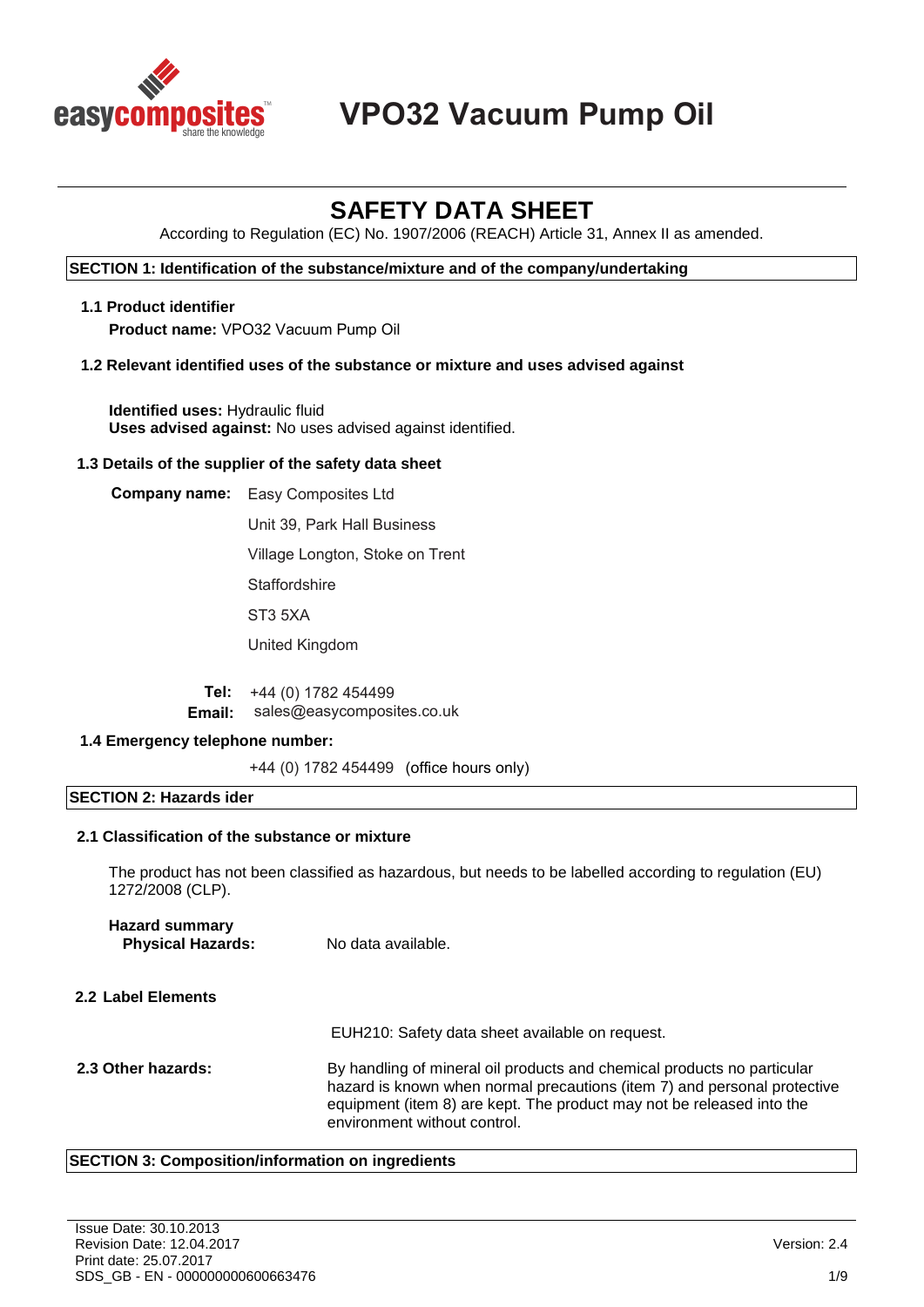VPO32 Vacuum Pump Oil

#### **3.2 Mixtures**

**General information:** Mixture containing severely refined base oils and additives.

| <b>Chemical name</b> | <b>Ildentifier</b> | <b>Concentration</b> * | <b>REACH Registration Notes</b><br>No. |  |
|----------------------|--------------------|------------------------|----------------------------------------|--|
| base oil, paraffinic | EINECS: 265-159-2  |                        | $ 25.00 - 50.00\% 01-2119480132-48$    |  |

\* All concentrations are percent by weight unless ingredient is a gas. Gas concentrations are in percent by volume.PBT: persistent, bioaccumulative and toxic substance.

vPvB: very persistent and very bioaccumulative substance.

#### **Classification**

| <b>Chemical name</b>          | <b>Identifier</b>         |          | <b>Classification</b> |
|-------------------------------|---------------------------|----------|-----------------------|
| base oil, paraffinic          | <b>IEINECS: 265-159-2</b> | $ICLP^+$ | Asp. Tox. 1: H304     |
| CLD: Beaulation No. 1979/2000 |                           |          |                       |

CLP: Regulation No. 1272/2008.

For the wording of the listed risk phrases refer to section 16.

Please note that the mineral oils and petroleum distillates used in our products are severely refined and have a DMSO extract < 3% as measured by method IP 346 and are not classified as carcinogenic according to Note L of Annex VI of Regulation EC 1272/2008."

#### **SECTION 4: First aid measures**

| General:                                                                             | Instantly remove any clothing soiled by the product.                |
|--------------------------------------------------------------------------------------|---------------------------------------------------------------------|
| 4.1 Description of first aid measures                                                |                                                                     |
| Inhalation:                                                                          | Supply fresh air; consult doctor in case of symptoms.               |
| Eye contact:                                                                         | Promptly wash eyes with plenty of water while lifting the eye lids. |
| <b>Skin Contact:</b>                                                                 | Wash with soap and water.                                           |
| Ingestion:                                                                           | Rinse mouth thoroughly.                                             |
| 4.2 Most important symptoms<br>and effects, both acute and<br>delayed:               | May cause skin and eye irritation.                                  |
| 4.3 Indication of any immediate<br>medical attention and<br>special treatment needed | Get medical attention if symptoms occur.                            |
| <b>SECTION 5: Firefighting measures</b>                                              |                                                                     |

| 5.1 Extinguishing media          |                          |                                                                                                                                                                    |
|----------------------------------|--------------------------|--------------------------------------------------------------------------------------------------------------------------------------------------------------------|
| Suitable extinguishing<br>media: |                          | CO2, fire extinguishing powder or fog like water spraying. Extinguish larger<br>fires with alcohol resistant foam or spray water with suitable surfactant<br>added |
| media:                           | Unsuitable extinguishing | Water with a full water jet.                                                                                                                                       |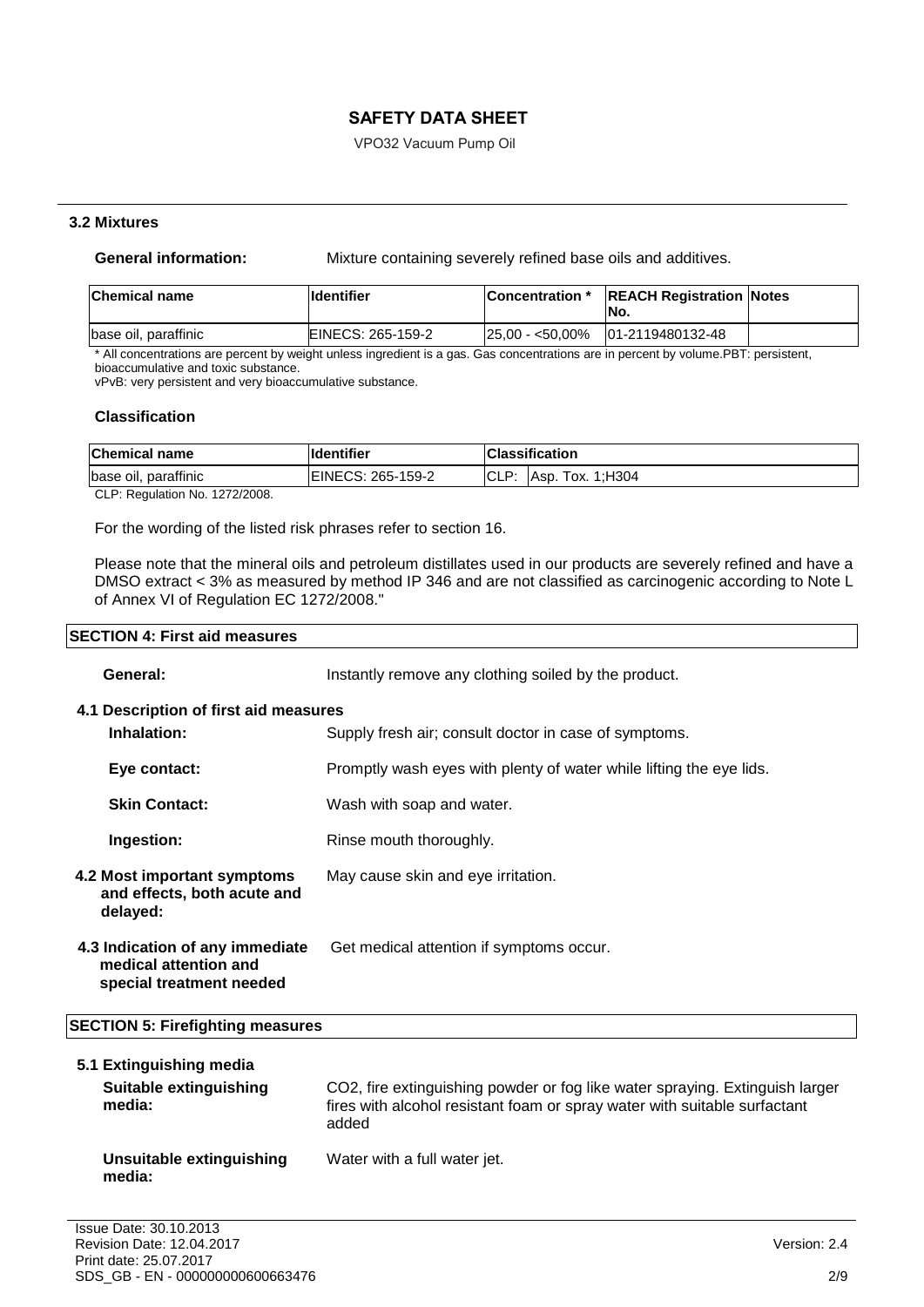VPO32 Vacuum Pump Oil

| 5.2 Special hazards arising<br>from the substance or<br>mixture:               | During fire, gases hazardous to health may be formed.                                                                                                                                                                                                                                     |
|--------------------------------------------------------------------------------|-------------------------------------------------------------------------------------------------------------------------------------------------------------------------------------------------------------------------------------------------------------------------------------------|
| 5.3 Advice for firefighters<br><b>Special fire fighting</b><br>procedures:     | Move container from fire area if it can be done without risk. Dispose of fire<br>debris and contaminated fire fighting water inaccordance with official<br>regulations. Collect contaminated fire fighting water separately. It must not<br>enter drains.                                 |
| <b>Special protective</b><br>equipment for fire-fighters:                      | Self-contained breathing apparatus and full protective clothing must be<br>worn in case of fire.                                                                                                                                                                                          |
| <b>SECTION 6: Accidental release measures</b>                                  |                                                                                                                                                                                                                                                                                           |
| 6.1 Personal precautions,<br>protective equipment and<br>emergency procedures: | In case of spills, beware of slippery floors and surfaces.                                                                                                                                                                                                                                |
| <b>6.2 Environmental Precautions:</b>                                          | Prevent from spreading (e.g. by binding or oil barriers). Avoid release to the<br>environment. Environmental manager must be informed of all major<br>spillages. Prevent further leakage or spillage if safe to do so. Do not allow<br>to enter drainage system, surface or ground water. |
| 6.3 Methods and material for<br>containment and cleaning<br>up:                | Absorb with liquid-binding material (sand, diatomite, acidbinders, universal<br>binders, sawdust). Dispose of the material collected according to<br>regulations. Stop the flow of material, if this is without risk.                                                                     |
| 6.4 Reference to other<br>sections:                                            | See Section 8 of the SDS for Personal Protective Equipment. See Section<br>7 for information on safe handling See Section 13 for information on<br>disposal.                                                                                                                              |
| <b>SECTION 7: Handling and storage:</b>                                        |                                                                                                                                                                                                                                                                                           |
| 7.1 Precautions for safe<br>handling:                                          | Prevent formation of aerosols. Do not eat, drink or smoke when working<br>with the product. Take usual precautions when handling mineral oil<br>products or chemical products. Observe good industrial hygiene practices.<br>Provide adequate ventilation.                                |
| 7.2 Conditions for safe storage,<br>including any<br>incompatibilities:        | Local regulations concerning handling and storage of waterpolluting<br>products have to be followed. Do not heat up to temperatures close to the<br>flash point.                                                                                                                          |
| 7.3 Specific end use(s):                                                       | No data available.                                                                                                                                                                                                                                                                        |
| <b>Storage Class:</b>                                                          | 10, Combustible liquids                                                                                                                                                                                                                                                                   |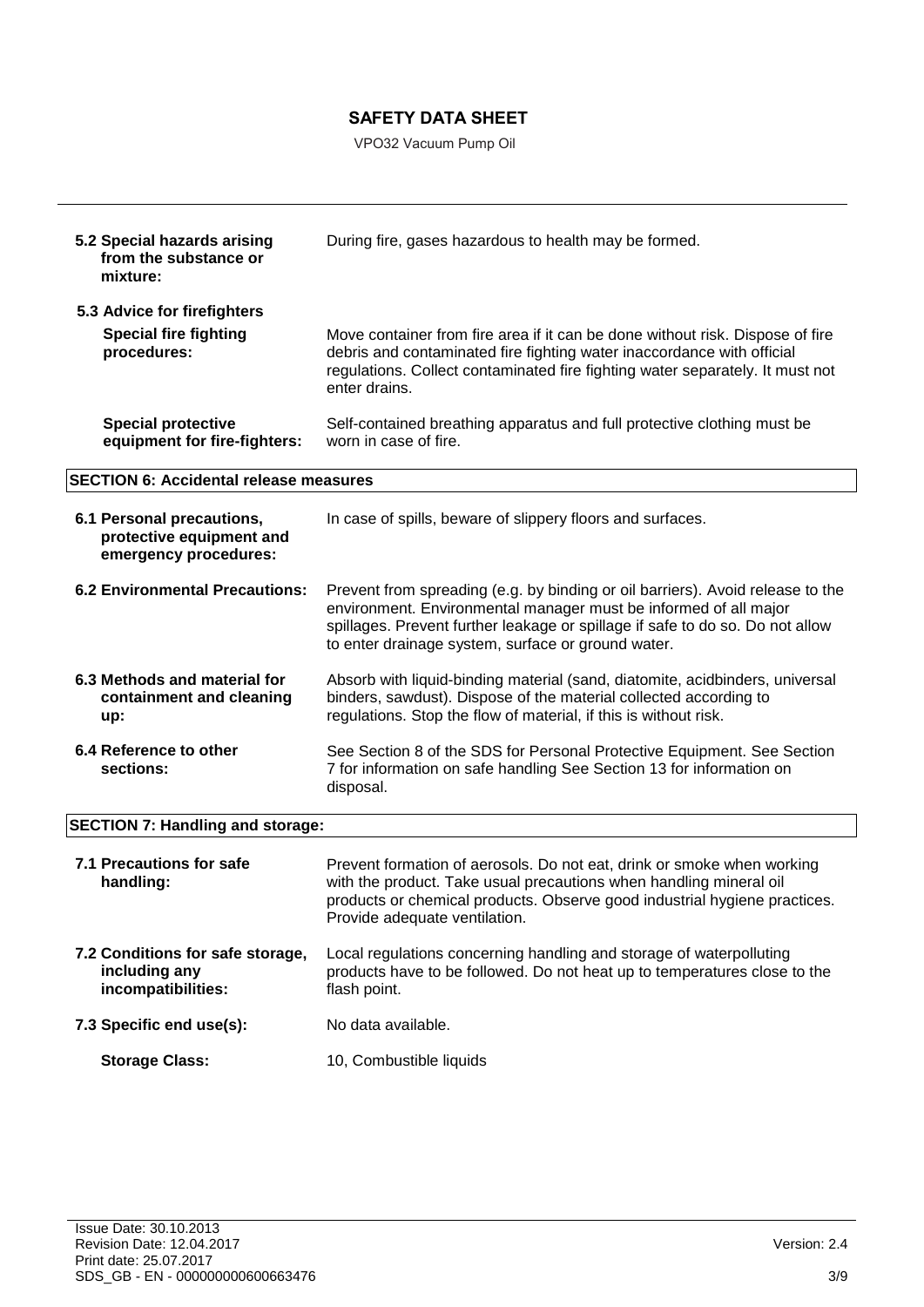VPO32 Vacuum Pump Oil

### **SECTION 8: Exposure controls/personal protection**

| <b>8.1 Control Parameters</b>                     |                                                                                                                                                                                                                                                                                                                                                                         |
|---------------------------------------------------|-------------------------------------------------------------------------------------------------------------------------------------------------------------------------------------------------------------------------------------------------------------------------------------------------------------------------------------------------------------------------|
| <b>Occupational Exposure Limits</b>               |                                                                                                                                                                                                                                                                                                                                                                         |
|                                                   | None of the components have assigned exposure limits.                                                                                                                                                                                                                                                                                                                   |
|                                                   |                                                                                                                                                                                                                                                                                                                                                                         |
| <b>8.2 Exposure controls</b>                      |                                                                                                                                                                                                                                                                                                                                                                         |
| <b>Appropriate engineering</b><br>controls:       | Provide adequate ventilation. Ventilation rates should be matched to<br>conditions. If applicable, use process enclosures, local exhaust ventilation,<br>or other engineering controls to maintain airborne levels below<br>recommended exposure limits. If exposure limits have not been<br>established, maintain airborne levels to an acceptable level.              |
|                                                   | Individual protection measures, such as personal protective equipment                                                                                                                                                                                                                                                                                                   |
| <b>General information:</b>                       | Wash hands before breaks and after work. Use personal protective<br>equipment as required. Personal protection equipment should be chosen<br>according to the CEN standards and in discussion with the supplier of the<br>personal protective equipment. The usual precautionary measures should<br>be adhered to inhandling the chemicals or the mineral oil products. |
| <b>Eye/face protection:</b>                       | Safety glasses (EN 166) recommended during refilling.                                                                                                                                                                                                                                                                                                                   |
| <b>Skin protection</b><br><b>Hand Protection:</b> | Material: Nitrile butyl rubber (NBR).<br>Min. Breakthrough time: >= 480 min<br>Recommended thickness of the material: $>= 0,38$ mm                                                                                                                                                                                                                                      |
|                                                   | Avoid long-term and repeated skin contact. Suitable gloves can be<br>recommended by the glove supplier. Use skin protection cream for<br>preventive skin protection. Protective gloves, where permitted in acc. to<br>safety directions. The exact break through time has to be found out by the<br>manufacturer of the protective gloves and has to be observed.       |
| Other:                                            | Do not carry cleaning cloths impregnated with the product in trouser<br>pockets. Wear suitable protective clothing.                                                                                                                                                                                                                                                     |
| <b>Respiratory Protection:</b>                    | Ensure good ventilation/exhaustion at the workplace. Avoid breathing<br>vapour/aerosol.                                                                                                                                                                                                                                                                                 |
| <b>Thermal hazards:</b>                           | Not known.                                                                                                                                                                                                                                                                                                                                                              |
| <b>Hygiene measures:</b>                          | Always observe good personal hygiene measures, such as washing after<br>handling the material and before eating, drinking, and/or smoking. Routinely<br>wash work clothing to remove contaminants. Discard contaminated<br>footwear that cannot be cleaned.                                                                                                             |
| <b>Environmental Controls:</b>                    | No data available.                                                                                                                                                                                                                                                                                                                                                      |

## **SECTION 9: Physical and chemical properties**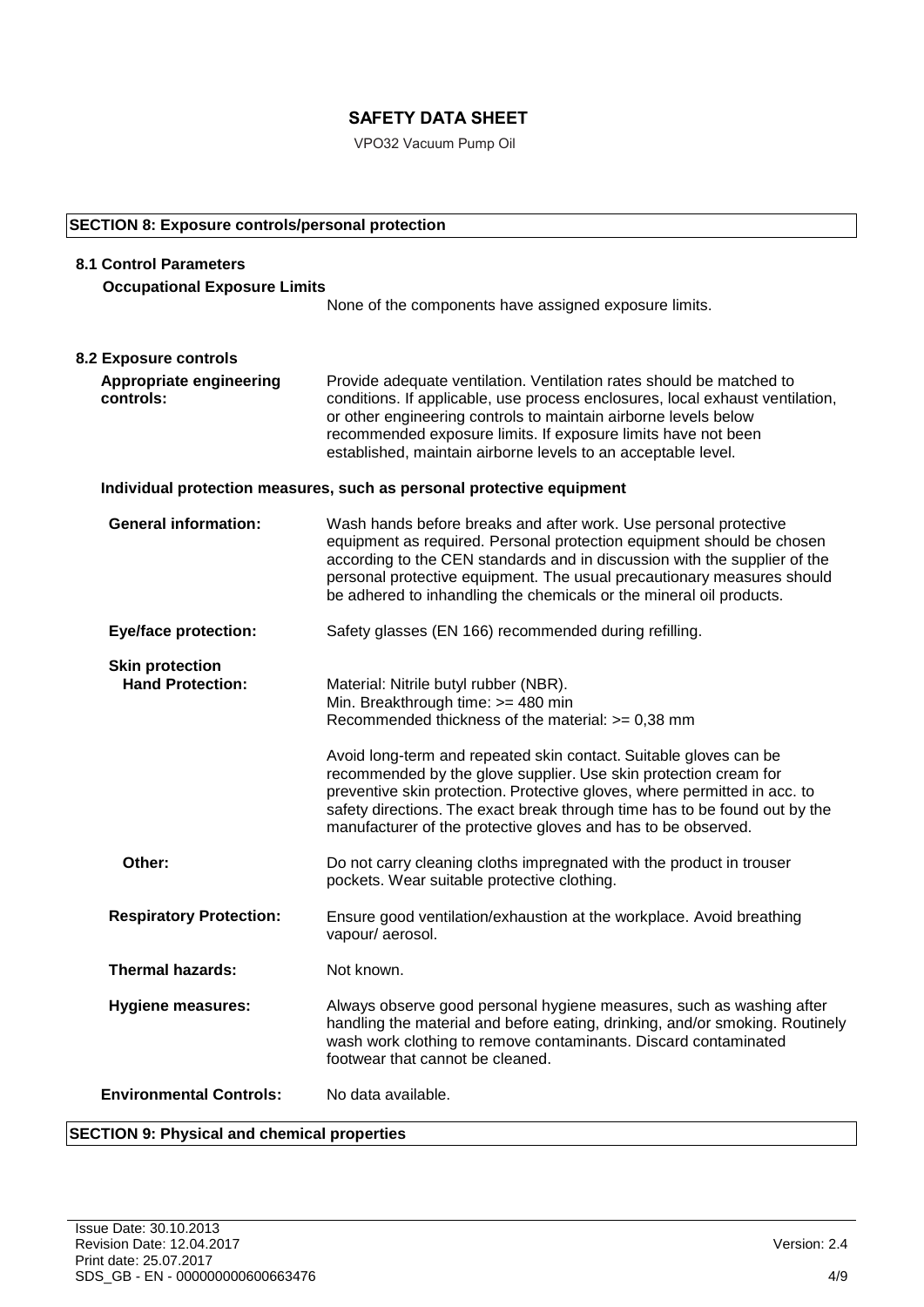VPO32 Vacuum Pump Oil

# **9.1 Information on basic physical and chemical properties**

| liquid<br>liquid<br>Pale yellow       |
|---------------------------------------|
|                                       |
|                                       |
|                                       |
| Characteristic                        |
| Not applicable for mixtures           |
| not applicable                        |
| Not applicable for mixtures           |
| Value not relevant for classification |
| 178 °C                                |
| Not applicable for mixtures           |
| Value not relevant for classification |
| Not applicable for mixtures           |
| Not applicable for mixtures           |
| Not applicable for mixtures           |
| Not applicable for mixtures           |
| 0,87 g/ml $(15,00 °C)$                |
|                                       |
| Insoluble in water                    |
| No data available.                    |
| Not applicable for mixtures           |
| Value not relevant for classification |
| Value not relevant for classification |
| 32 mm2/s (40 °C)                      |
| Value not relevant for classification |
| Value not relevant for classification |
| No data available.                    |
|                                       |

# **SECTION 10: Stability and reactivity**

| <b>10.1 Reactivity:</b>                          | Stable under normal use conditions.                                                                |
|--------------------------------------------------|----------------------------------------------------------------------------------------------------|
| <b>10.2 Chemical Stability:</b>                  | Stable under normal use conditions.                                                                |
| 10.3 Possibility of hazardous<br>reactions:      | Stable under normal use conditions.                                                                |
| 10.4 Conditions to avoid:                        | Stable under normal use conditions.                                                                |
| 10.5 Incompatible Materials:                     | Strong oxidizing substances. Strong acids. Strong bases.                                           |
| <b>10.6 Hazardous Decomposition</b><br>Products: | Thermal decomposition or combustion may liberate carbon oxides and<br>other toxic gases or vapors. |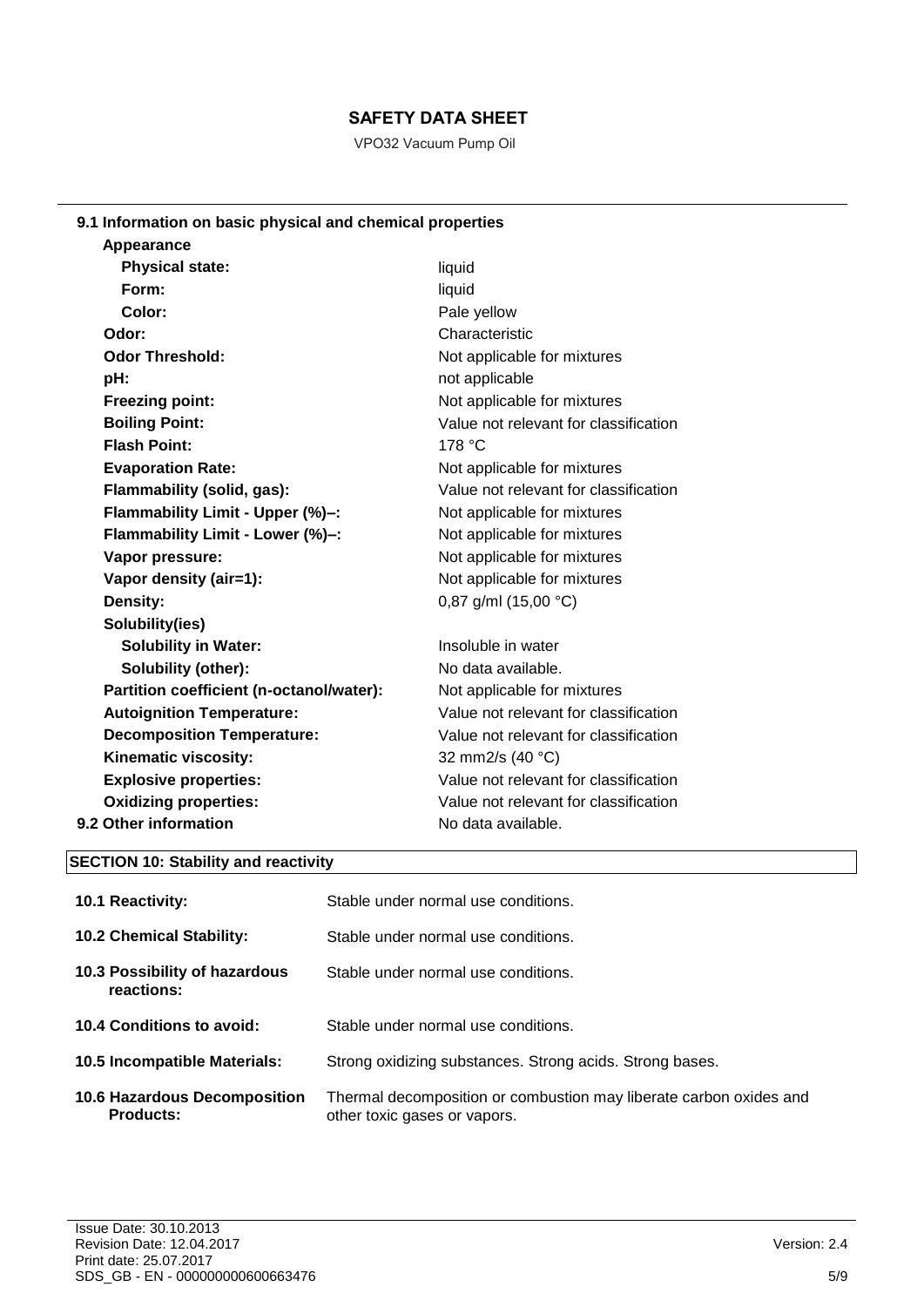VPO32 Vacuum Pump Oil

# **SECTION 11: Toxicological information**

# **11.1 Information on toxicological effects**

# **Acute toxicity**

# **Oral**

| <b>Product:</b>                                                              |                                                                                                                                                                                       |
|------------------------------------------------------------------------------|---------------------------------------------------------------------------------------------------------------------------------------------------------------------------------------|
| <b>Specified substance(s)</b>                                                | Not classified for acute toxicity based on available data.                                                                                                                            |
| base oil, paraffinic                                                         | LD 50 (Rat): $> 5.000$ mg/kg                                                                                                                                                          |
| Dermal<br><b>Product:</b>                                                    |                                                                                                                                                                                       |
| <b>Specified substance(s)</b>                                                | Not classified for acute toxicity based on available data.                                                                                                                            |
| base oil, paraffinic                                                         | LD 50 (Rabbit): $> 5.000$ mg/kg                                                                                                                                                       |
| <b>Inhalation</b><br><b>Product:</b>                                         |                                                                                                                                                                                       |
| <b>Specified substance(s)</b>                                                | Not classified for acute toxicity based on available data.                                                                                                                            |
| base oil, paraffinic                                                         | LC 50 (Rat, 4 h): $>$ 5 mg/l                                                                                                                                                          |
| <b>Skin Corrosion/Irritation:</b><br><b>Product:</b>                         | Based on available data, the classification criteria are not met.                                                                                                                     |
| <b>Serious Eye Damage/Eye Irritation:</b><br><b>Product:</b>                 | Based on available data, the classification criteria are not met.                                                                                                                     |
| <b>Respiratory or Skin Sensitization:</b><br><b>Product:</b>                 | Skin sensitizer: Based on available data, the classification criteria are not<br>met.<br>Respiratory sensitizer: Based on available data, the classification criteria<br>are not met. |
| <b>Germ Cell Mutagenicity</b><br><b>Product:</b>                             | Based on available data, the classification criteria are not met.                                                                                                                     |
| Carcinogenicity<br><b>Product:</b>                                           | Based on available data, the classification criteria are not met.                                                                                                                     |
| <b>Reproductive toxicity</b><br><b>Product:</b>                              | Based on available data, the classification criteria are not met.                                                                                                                     |
| <b>Specific Target Organ Toxicity - Single Exposure</b><br><b>Product:</b>   | Based on available data, the classification criteria are not met.                                                                                                                     |
| <b>Specific Target Organ Toxicity - Repeated Exposure</b><br><b>Product:</b> | Based on available data, the classification criteria are not met.                                                                                                                     |
| <b>Aspiration Hazard</b><br><b>Product:</b>                                  | Based on available data, the classification criteria are not met.                                                                                                                     |
| B Date: 30.10.2013                                                           |                                                                                                                                                                                       |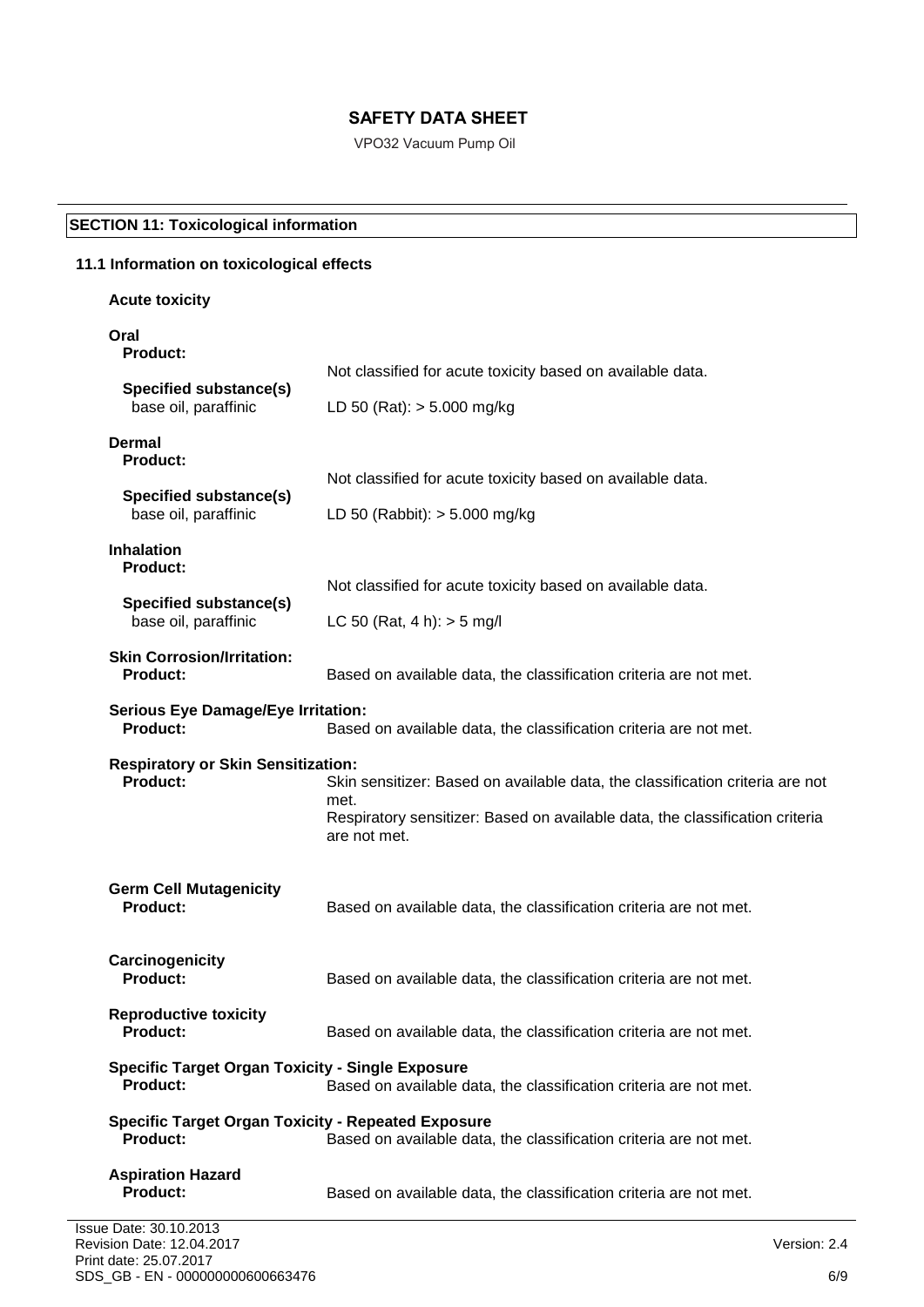VPO32 Vacuum Pump Oil

| Other adverse effects:                                               | No data available.                                                                                                                                                                           |
|----------------------------------------------------------------------|----------------------------------------------------------------------------------------------------------------------------------------------------------------------------------------------|
| <b>SECTION 12: Ecological information</b>                            |                                                                                                                                                                                              |
| 12.1 Toxicity                                                        |                                                                                                                                                                                              |
| <b>Acute toxicity</b><br><b>Product:</b>                             | Based on available data, the classification criteria are not met.                                                                                                                            |
| <b>Fish</b><br><b>Specified substance(s)</b><br>base oil, paraffinic | LC 50 (Fish, 96 h): > 101 mg/l                                                                                                                                                               |
| <b>Chronic ToxicityProduct:</b>                                      | Based on available data, the classification criteria are not met.                                                                                                                            |
| 12.2 Persistence and Degradability                                   |                                                                                                                                                                                              |
| <b>Biodegradation</b><br><b>Product:</b>                             | Not applicable for mixtures                                                                                                                                                                  |
| 12.3 Bioaccumulative potential<br><b>Product:</b>                    | Not applicable for mixtures                                                                                                                                                                  |
| 12.4 Mobility in soil:<br>Product:                                   | Not applicable for mixtures                                                                                                                                                                  |
| 12.5 Results of PBT and vPvB<br>assessment:                          | The product does not contain any substances fulfilling the PBT/vPvB criteria.                                                                                                                |
| 12.6 Other adverse effects:                                          | No data available.                                                                                                                                                                           |
| <b>Water Hazard Class</b><br>(WGK):                                  | WGK 1: slightly water-endangering.                                                                                                                                                           |
| <b>SECTION 13: Disposal considerations</b>                           |                                                                                                                                                                                              |
| 13.1 Waste treatment methods                                         |                                                                                                                                                                                              |
| <b>General information:</b>                                          | Dispose in accordance with all applicable regulations.                                                                                                                                       |
| <b>Disposal methods:</b>                                             | Do not empty into drains; dispose of this material and its container in a safe<br>way. When storing used products, ensure that the waste categories and<br>mixing instructions are observed. |
| <b>European Waste Codes</b>                                          |                                                                                                                                                                                              |

13 01 10\*: mineral based non-chlorinated hydraulic oils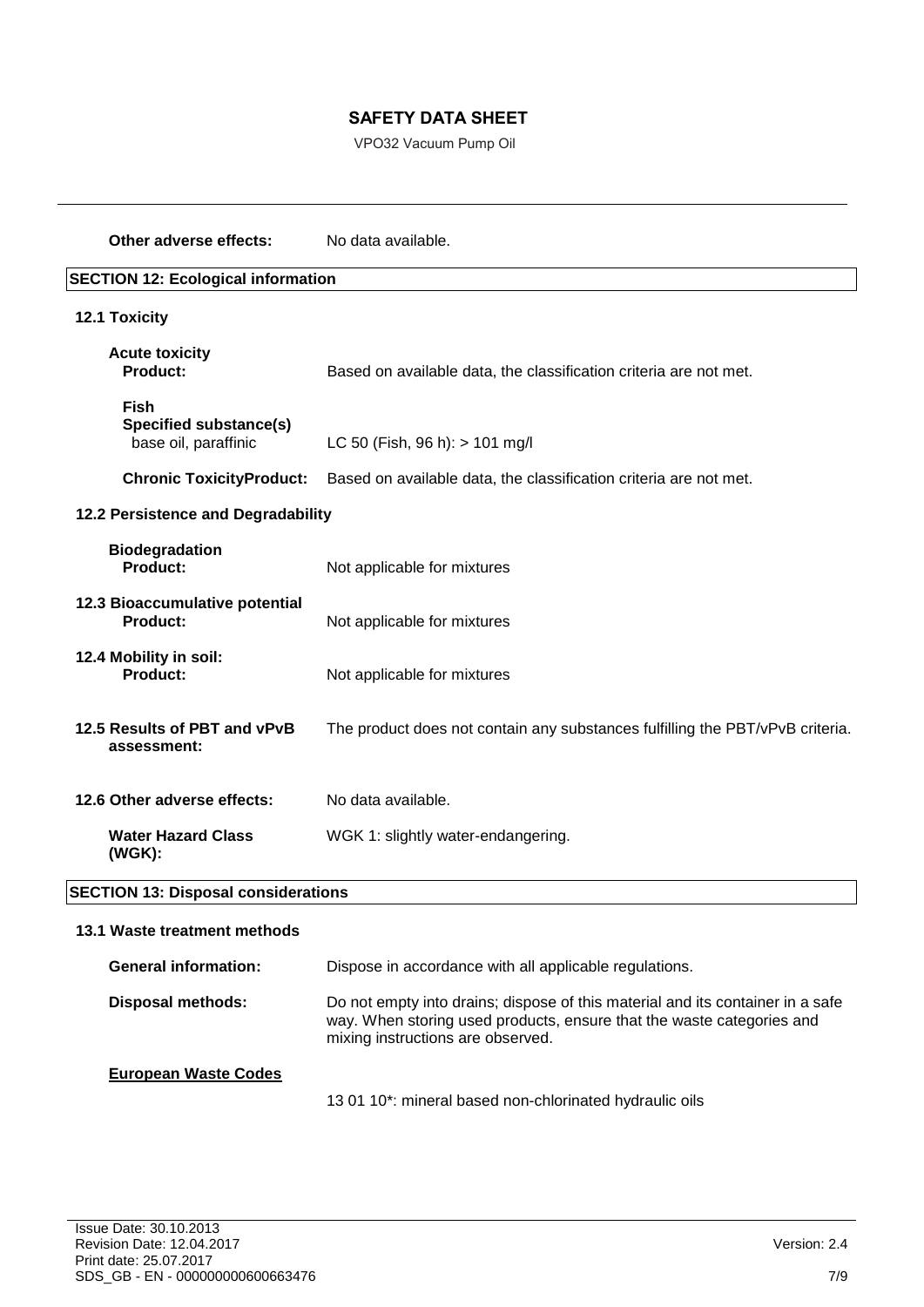VPO32 Vacuum Pump Oil

#### **SECTION 14: Transport information**

| <b>ADR/RID</b>                                                    |                     |
|-------------------------------------------------------------------|---------------------|
| 14.1 UN Number:                                                   |                     |
| 14.2 UN Proper Shipping Name:                                     |                     |
| 14.3 Transport Hazard Class(es)                                   |                     |
| Class:                                                            | Non-dangerous goods |
| Label(s):                                                         |                     |
| Hazard No. (ADR):<br>Tunnel restriction code:                     |                     |
|                                                                   |                     |
| 14.4 Packing Group:                                               |                     |
| 14.5 Environmental hazards:                                       |                     |
| 14.6 Special precautions for user:                                |                     |
| <b>ADN</b>                                                        |                     |
| 14.1 UN Number:                                                   |                     |
| 14.2 UN Proper Shipping Name:                                     |                     |
| 14.3 Transport Hazard Class(es)                                   |                     |
| Class:                                                            | Non-dangerous goods |
| Label(s):                                                         |                     |
| 14.3 Packing Group:                                               |                     |
| 14.5 Environmental hazards:                                       |                     |
| 14.6 Special precautions for user:                                |                     |
|                                                                   |                     |
|                                                                   |                     |
| <b>IMDG</b>                                                       |                     |
| 14.1 UN Number:                                                   |                     |
| 14.2 UN Proper Shipping Name:                                     |                     |
| 14.3 Transport Hazard Class(es)                                   |                     |
| Class:<br>Label(s):                                               | Non-dangerous goods |
| EmS No.:                                                          |                     |
|                                                                   |                     |
| 14.3 Packing Group:<br>14.5 Environmental hazards:                |                     |
| 14.6 Special precautions for user:                                |                     |
|                                                                   |                     |
| <b>IATA</b>                                                       |                     |
| 14.1 UN Number:                                                   |                     |
| 14.2 Proper Shipping Name:                                        |                     |
| 14.3 Transport Hazard Class(es):                                  |                     |
| Class:                                                            | Non-dangerous goods |
| Label(s):                                                         |                     |
| 14.4 Packing Group:                                               |                     |
| 14.5 Environmental hazards:<br>14.6 Special precautions for user: |                     |

**14.7 Transport in bulk according to Annex II of MARPOL and the IBC Code**: not applicable.

#### **SECTION 15: Regulatory information**

**15.1 Safety, health and environmental regulations/legislation specific for the substance or mixture:**

#### **EU Regulations**